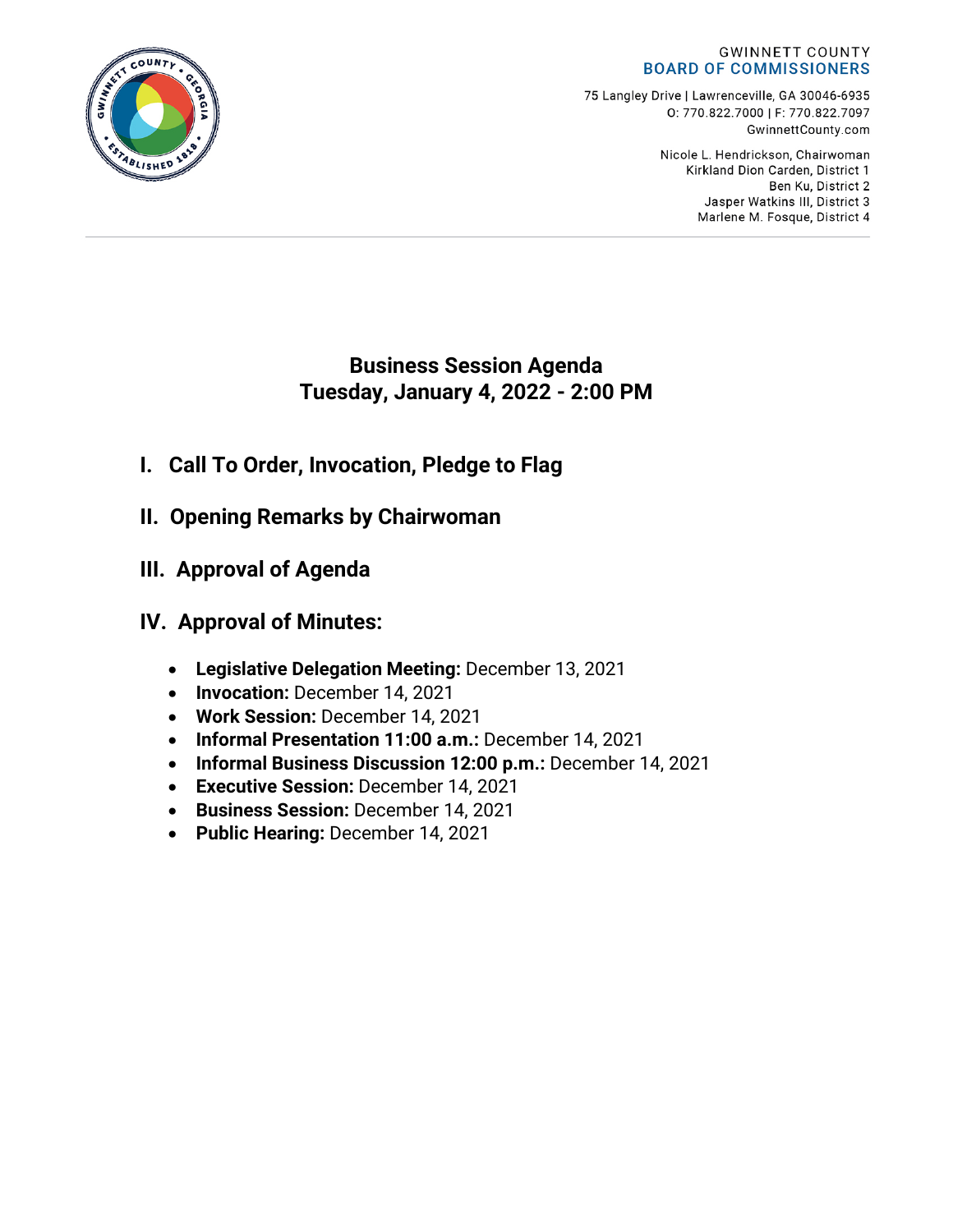## **V. Consent Agenda**

#### **A. New Business**

#### **1. Commissioners**

**2022-0054 Approval/authorization** for the adoption and submission of Plan GwinnettCC-Draft2-2021 to the General Assembly for legislation to be prepared in accordance therewith and for consideration of such legislation by the General Assembly. Authorization for the Chairwoman to execute any documents necessary for such submission and authorization for staff to take any steps necessary for submission. Subject to approval as to form by the Law Department.

#### **2. Multiple Departments**

**2022-0023 Award BL122-21**, purchase of law enforcement duty gear on an annual contract (January 5, 2022 through January 4, 2023), Departments of Corrections, Police Services and Sheriff, to BlackPoint Tactical, LLC; Dana Safety Supply, Inc.; Galls, LLC; GT Distributors, Inc.; INV Tech Services, LLC; Kiesler Police Supply, Inc.; and SRT Supply, base bid \$155,750.00 (this represents a 5% decrease from the previous contract). (Staff Recommendation: Award)

#### **3. Community Services/Tina Fleming**

**2022-0011 Award BL106-21**, Duncan Creek Park synthetic turf replacement, to Sprinturf, LLC, amount not to exceed \$810,900.00. Contract to follow award. Subject to approval as to form by the Law Department. This contract is funded by the 2017 SPLOST Program. (Staff Recommendation: Award)

**2022-0015 Award BL115-21**, Mountain Park Aquatic Center and Bethesda Park Aquatic Center mechanical improvements, to Maxair Mechanical, LLC, amount not to exceed \$1,371,940.00. Contract to follow award. Subject to approval as to form by the Law Department. This contract is funded by the 2017 SPLOST Program. (Staff Recommendation: Award)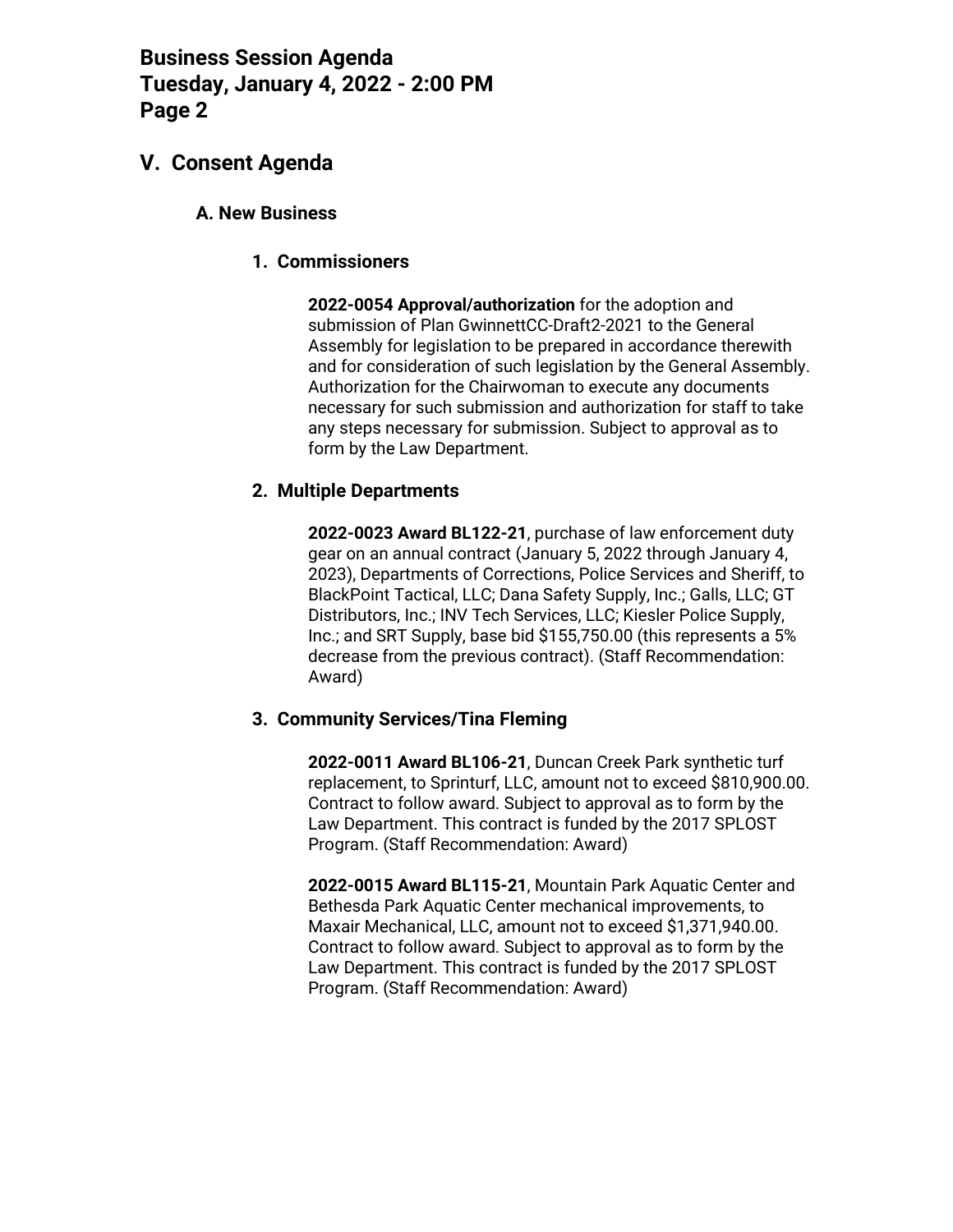## **V. Consent Agenda**

#### **A. New Business**

#### **4. Financial Services/Buffy Alexzulian**

**2022-0004 Approval** of tax digest corrections, including changes to the digest, additions, deletions, and errors discovered during the billing and collection process of the Tax Assessors and Tax Commissioner's Office. Adjustments amount to an increase of assessed value in the amount of \$148,294,660.00, a decrease in assessed value of \$351,880.00 for a net increase of \$147,942,780.00 for tax years 2013 through 2021. (Staff Recommendation: Approval) (Board of Assessors Approved on December 1, 2021, Vote 5-0)

#### **5. Information Technology Services/Dorothy Parks**

**2022-0006 Award RP029-21**, broad based geographic information system services on an annual contract (January 19, 2022 through January 18, 2023), to Burns & McDonnell Engineering Company, Inc., dba 1898 & Co.; Dewberry Engineers, Inc.; Geographic Information Services, Inc.; Kimley-Horn and Associates, Inc.; and Timmons Group, Inc., base amount \$400,000.00 (negotiated cost savings of approximately \$4,350.00). Contract to follow award. Subject to approval as to form by the Law Department. (Staff Recommendation: Award)

### **6. Law Department/Michael P. Ludwiczak**

**2022-0030 Approval** of the settlement in the matter of Demetrius Hollins v. Gwinnett County, Georgia, et al., U. S. District Court for the Northern District of Georgia, Civil Action No. 1:21-CV-03756- MHC, for the sum of \$400,000.00, including authorization for the Chairwoman to execute any documents necessary to effectuate the settlement. All documents are subject to approval as to form by the Law Department.

**2022-0013 Approval/authorization** for the Chairwoman to execute a Quitclaim Deed from Gwinnett County, Georgia to Gemini Buys, LLC, and any other documents necessary, to clear the title on property located in Land Lot 44 of the 7th District, Tax Parcel R7044 100, from any interest the County may have in the property by virtue of a Sheriff's Tax Deed recorded at Deed Book 6608, Page 104, Gwinnett County, Georgia records. Subject to approval as to form by the Law Department.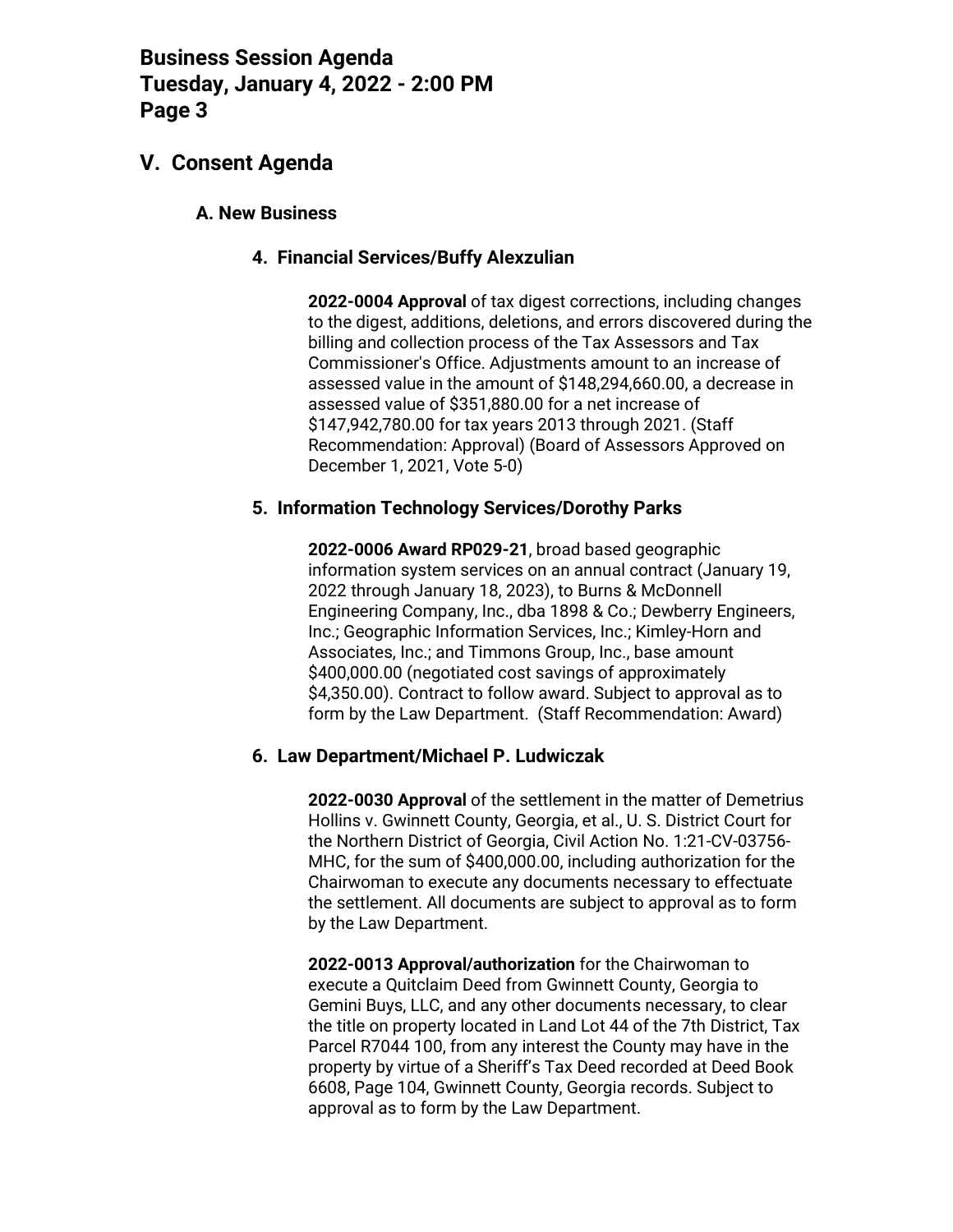## **V. Consent Agenda**

#### **A. New Business**

#### **7. Support Services/Angelia Parham**

**2022-0008 Award BL103-21**, fleet fuel site improvements project, to JF Acquisition, LLC, amount not to exceed \$155,245.53. Contract to follow award. Subject to approval as to form by the Law Department. (Staff Recommendation: Award)

**2022-0009 Award BL107-21**, Gwinnett County Corrections cooler and freezer replacement project, to Citisco, LLC, amount not to exceed \$143,222.81. Contract to follow award. Subject to approval as to form by the Law Department. (Staff Recommendation: Award)

**2022-0014 Approval** to extend OS011-20, provision of a turnkey on-site vehicle and equipment maintenance parts operation on an annual contract (January 1, 2022 through March 31, 2022), with Genuine Parts Company dba NAPA Auto Parts, using a competitively procured State of Georgia contract, base amount \$2,009,147.25. (Staff Recommendation: Approval)

#### **8. Transportation/Lewis Cooksey**

**2022-0007 Award BL121-21**, Peachtree Industrial Boulevard (North Berkeley Lake Road to Bradford Creek Trail), SR 140/Holcomb Bridge Road (Smithpointe Drive to Peachtree Corners Circle), and Pond Road (Ingram Road to Tiger Boulevard) pedestrian improvement projects, to Sol Construction, LLC, amount not to exceed \$835,148.00. Contract to follow award. Subject to approval as to form by the Law Department. This contract is funded 81% by the 2017 SPLOST Program. (Staff Recommendation: Award)

**2022-0017 Approval** of Change Order No. 2 - BL047-19- SR 324/Gravel Springs Road at I-85 Interchange project with E. R. Snell Contractor, Inc. increasing the contract by a net of \$963,773.54. The contract amount is adjusted from \$19,582,658.08 to \$20,546,431.62. Subject to approval as to form by the Law Department. This change order is funded by the Georgia Department of Transportation. (Staff Recommendation: Approval)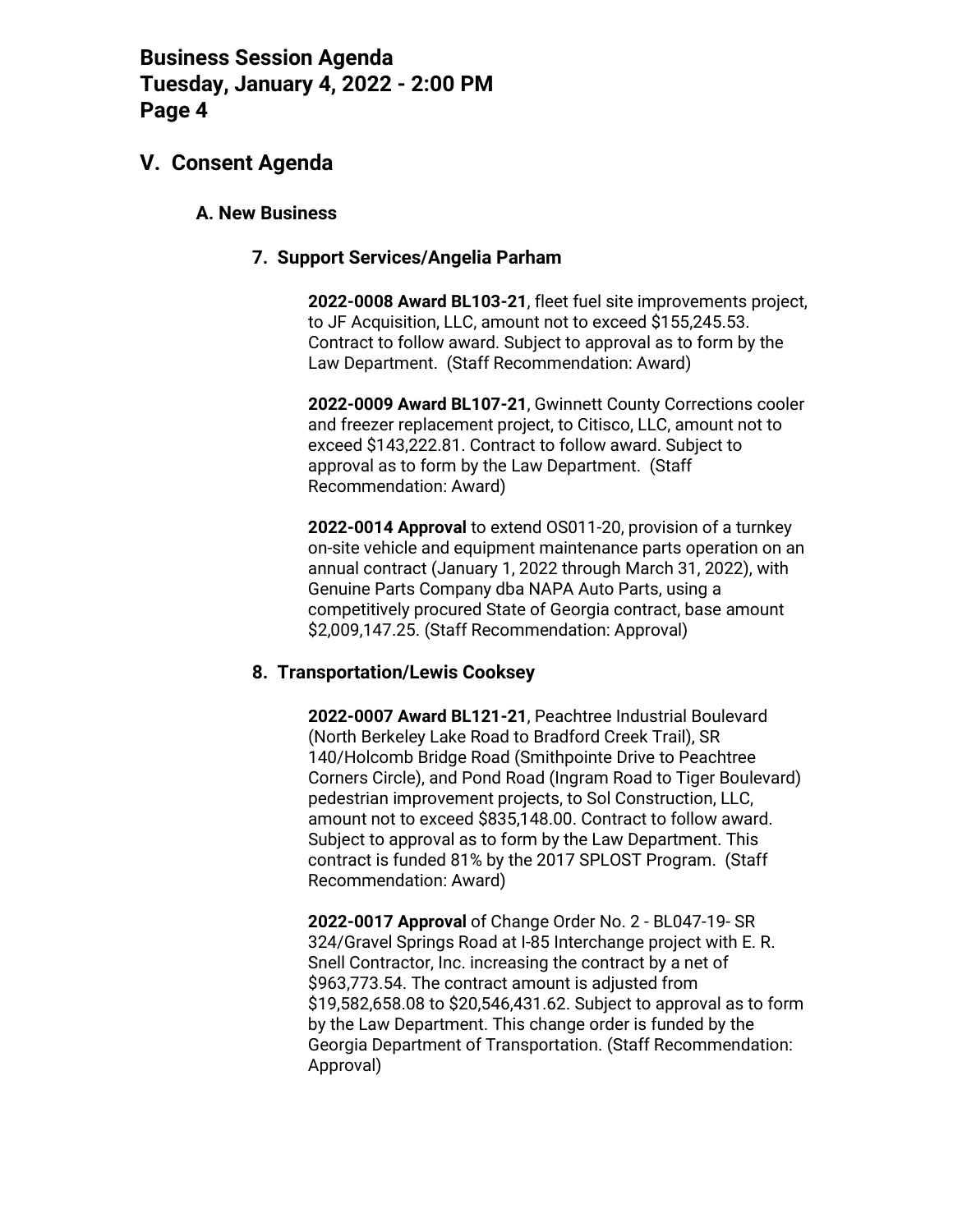## **V. Consent Agenda**

#### **A. New Business**

#### **8. Transportation/Lewis Cooksey**

**2022-0016 Approval/authorization** for the Chairwoman to execute Supplemental Construction Agreement #2 with the Georgia Department of Transportation (GDOT) for additional project funding of \$963,773.54 for construction of the project on SR 324/Gravel Springs Road at I-85. Approval/authorization for the Chairwoman or designee to execute all related documents. Subject to approval as to form by the Law Department. This item is funded 100% by the Georgia Department of Transportation. (Staff Recommendation: Approval)

## **VI. Old Business**

#### **1. Commissioners**

**2021-1650 Approval** (Formerly GCID 20211512) of Board of Commissioners appointment to the Board of Health. Term expires December 31, 2027. Incumbent Joy Monroe. (Tabled on 12/07/2021)

**2021-1651 Approval** (Formerly GCID 20211516) of Board of Commissioners appointment to the Gwinnett Convention & Visitors Bureau. Term expires December 31, 2024. Incumbent Tom Martin. (Tabled on 12/07/2021)

**2021-1652 Approval** (Formerly GCID 20211519) of appointment to the Planning Commission. Member serves a one-year term beginning January 1st of each year, and member may be removed by a majority vote of the Board of Commissioners at any time. Term expires December 31, 2022. Incumbent Kim Hartsock. District 1/Carden (Tabled on 12/14/2021)

### **VII. New Business**

#### **1. Commissioners**

**2022-0055 Approval** of appointment of the Vice Chairman of the Board of Commissioners for 2022.